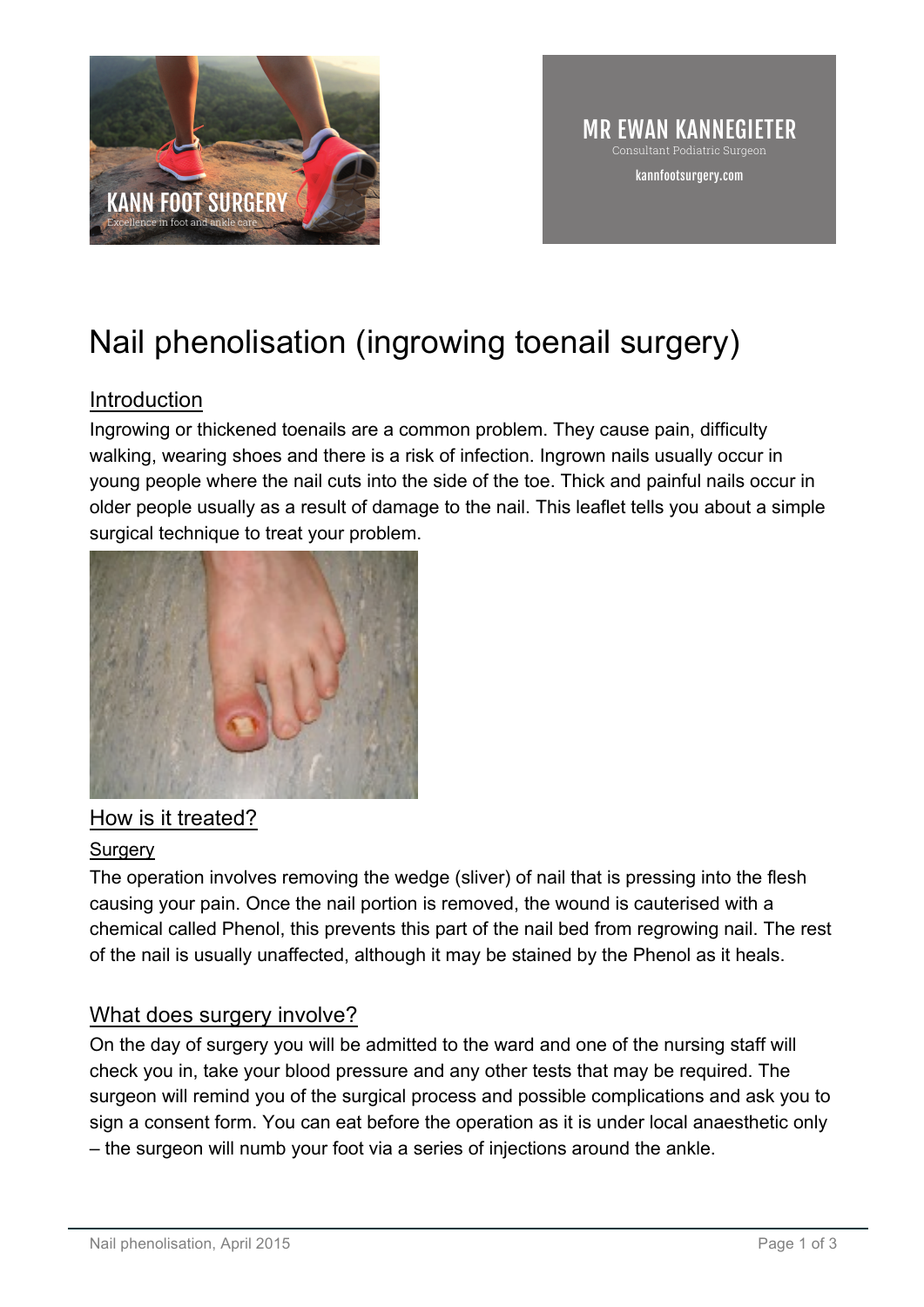At some point during the morning/afternoon you will be escorted to theatre. You may bring a book, ipod or personal stereo into the theatre

The operation only takes about 15 minutes. The wound will be closed with non-dissolvable stitches (that will need to be removed at a later date). You will have a bulky dressing on your toe(s) and you should be able to wear your slippers for the first day.

You should not drive after foot surgery and should be accompanied home by a responsible adult.

You will be advised of your follow up appointment date, either on the day or by letter in the post.

#### How will I feel afterwards?

Although long-acting local anaesthetic, administered during the procedure, should control most of the pain for about 8 to 10 hours, you can expect some pain or discomfort after the operation. Painkillers will be discussed with you prior to your operation and you should bring these with you on the day of surgery.

### Recovering from surgery

#### 24 hours after surgery

At this point you should remove the dressing and bathe your toe for 5 minutes in a footbath of salty water. Apply a thin gauze dressing to the toe. You should be able to wear a normal shoe. Do not use creams or lotions or antiseptics as they can interfere with wound healing.

#### At 2 weeks

At your post-operative appointment, you will have the stitches removed. This is normally painless.

#### 6-10 weeks

Your toe will weep continuously for up to 6 weeks for a small toe or 10 weeks for a big toe. This is normal for this particular surgical procedure. There should be minimal discomfort on a day-to-day basis. A sudden and rapid increase in pain may be due to the irritation from your shoes or from infection. Make sure you wear wide trainer type shoes whilst the toe is healing. Infection is usually indicated by increased redness, pain and discharge. If this happens please contact us for advice or see your GP. Until healed avoid all muddy sports and swimming.

## What are the possible risks and complications?

The successful outcome of any operation cannot be guaranteed. The following information outlines the more common complications relating to foot surgery in general and more specifically to the type of operation that you are having.

General complications of foot surgery